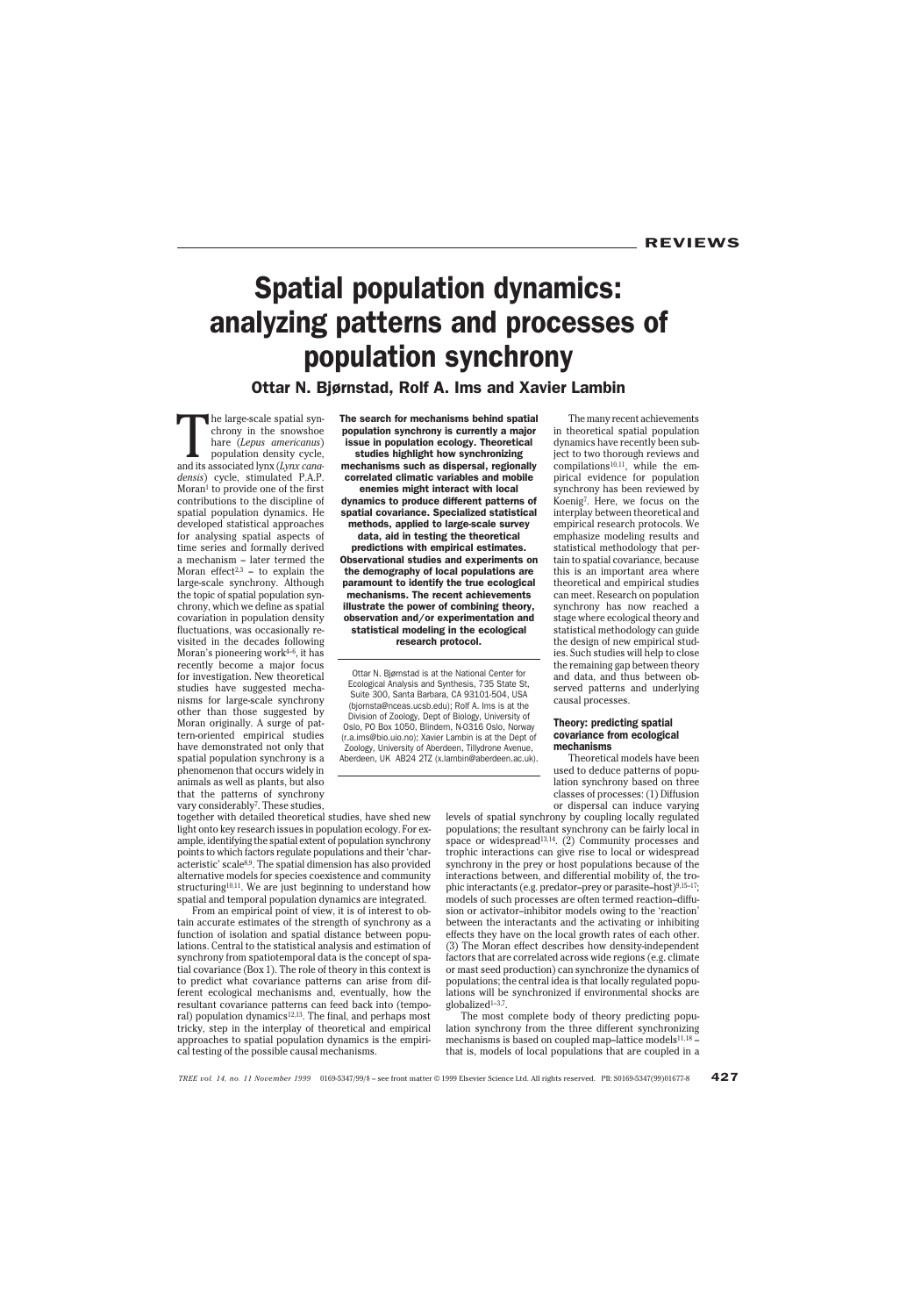#### **Box 1. Spatial covariance in population dynamics and related concepts**

Spatial covariance denotes the way the abundance or population growth rates covary in space (i.e. the way these properties depend statistically on neighboring, or more distant, populations). If the covariance is only a function of the distance between populations, it will not show any trends or directionality across space. Such covariance is **isotropic**.

Anisotropic covariance depends on direction as well as spatial distance.

First order covariance means that spatial processes such as dispersal operate at a local scale (e.g. only between neighboring populations). More distant covariance arises solely as a result of indirect effects. First order processes, with local positive correlations, have a covariance that declines monotonically towards zero with distance.

The scale or extent of synchrony is the distance at which the covariance is indistinguishable from zero (although other definitions can be used).

Second (higher) order covariance depends on more distant spatial units than the nearest neighborhood. Several ecological interactions, such as trophic interactions, can give rise to second order temporal covariance in dynamics – that is the population growth depends not only on the immediate past density, but also on prior generations. With localized movements such interactions can induce second order spatial covariance. Such covariance gives rise to spatially and temporally varying population synchrony that can be manifested as waves of abundance travelling through space.

Travelling waves mean that peak densities are moving across space. The waves can be either unidirectional or of a radial or spiral type.

Turing structures are second order covariances that can also give rise to static, patchy patterns.

spatially explicit manner. In theory, each of the three mechanisms have the potential to induce large-scale (regional) population synchrony based on reasonable assumptions regarding dispersal rates and distances, and the frequencies and strength of environmental shocks. The crucial result is, therefore, that the different mechanisms leave characteristic signatures of spatial covariance that can be discerned in spatiotemporal data; that is, the spatial co-

cating aspect, however, is that the pattern of synchronization is also conditional on the properties of local dynamics<sup>13,18</sup>. Recently, Ranta *et al.*<sup>13</sup> studied this aspect by considering synchronization in lattice models with different types of local dynamics (stable, cyclic or chaotic), coupled by dispersal and/or regionally correlated shocks. We reproduce a simplified version of their study in Fig. 1. The study shows that locally cyclic dynamics reach near perfect synchrony in the presence of fairly weak coupling.

variance is partly mecha $nism-specific<sup>10,11</sup>$ . A compli-

This property of certain nonlinear systems is called phaselocking. By contrast, coupled populations with chaotic dynamics remain uncorrelated. Locally stable, and thereby approximately linear, populations follow Moran's theorem (which states that the correlation in dynamics should be equal to the correlation in the density-independent forcing agent<sup>2</sup>) (Fig. 1). The spatial dynamics of measles gives an empirical example of the subtle interaction between dy-



Fig. 1. Ranta et al.<sup>13</sup> show how dispersal and environmental correlation result in different patterns of synchrony depending on the type of population dynamics in the evolution of 30 populations through time (30 generations) for the three types of dynamics: (a) stable local dynamics, (b) cyclic local dynamics and (c) chaotic local dynamics. Twenty-five percent of the local populations are allowed to disperse to neighboring populations in this simulation. The populations are affected further by correlated environmental stochasticity (spatial correlation  $= 0.3$ ). White circles represent values smaller than the median, black circles represent values larger than the median. The areas are proportional to the absolute deviations from the median. (d–f) The corresponding spatial covariance as a function of distance. (d) The covariance of the locally stable populations is high between neighboring populations as a result of the dispersal, and decays to the level of the regional synchrony with distance (according to Moran's theorem). The average synchrony is 0.34. (e) Cyclic populations exhibit nonlinear phase-locking so that the populations are in synchrony throughout the region. The average synchrony is 0.98. (f) Chaotic populations exhibit little synchrony. The regionally correlated noise does not synchronize the dynamics; the average synchrony is 0.02 (Ref. 13).

namic nonlinearities (which give rise to cyclic or chaotic dynamics) and synchrony: a change in disease transmission rates as a result of mass vaccination destroyed the high levels of synchrony between epidemics<sup>19</sup>. This is despite dispersal being, if anything, higher in the recent vaccination era.

Community processes lead to a variety of spatial patterns10,11,17, and thereby a variety of covariance patterns (Box 1). Nomadic avian predators can induce regionwide synchrony in their prey15. Both the degree of perfection of these predators' large-scale prey-tracking ability and their functional response at the local scale determine the strength of synchrony16. Furthermore, tight predator–prey interactions can result in cyclic dynamics, and either dispersal or correlated environmental shocks can subsequently induce regional phase-locking (Fig. 1b, Box 1). However, specialized host–enemy or predator– prey interactions can also give rise to second-order spatial covariance, which can take the form of travelling waves<sup>11,17</sup> or Turing structures<sup>11,20</sup> (Box 1).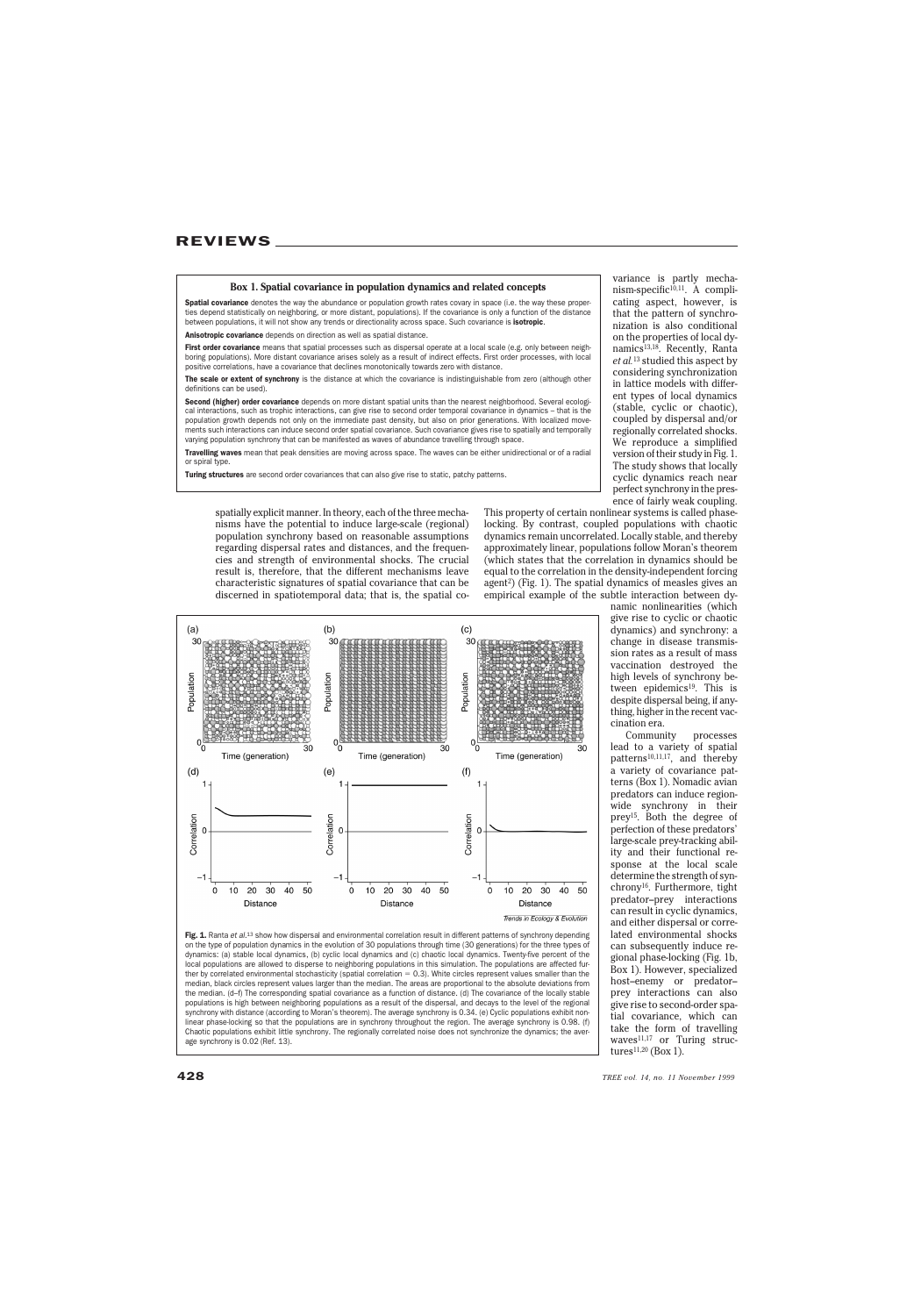Here, we emphasize two broad challenges that have great potential to narrow the current gap between theoretical and empirical studies of population synchrony. First, although different mechanisms sometimes lead to different predictions regarding the strength of synchrony (the most common predictions from models), any match between such predictions and estimates from spatiotemporal data cannot readily be used to exclude alternative mechanisms. For example, Moran effects are expected to cause large-scale synchrony. However, nonlinear phase-locking, caused by dispersal in cyclic populations, might be a viable alternative unless complimentary information (e.g. regarding local dynamics) is available. By casting the predictions in specific functional forms of the covariance such ambiguities might potentially be removed. Second, different synchronizing mechanisms are likely to operate simultaneously in nature. The relative consequences of Moran effects and dispersal-induced synchrony have been investigated to some extent<sup>13</sup>. However, more theoretical work on how the different mechanisms interact to shape spatial covariance functions is needed. The extent to which the contributions of the different mechanisms are separable hinges on whether they operate in an additive fashion. Additivity, or lack thereof, is investigated most easily with strategic modeling.

## Statistics: quantifying spatial covariance

The most common way to quantify the degree of synchrony between spatially segregated populations is to compute the 'zero-lag cross-correlation' between the time series of log-abundances<sup>7</sup> or growth rates<sup>21,22</sup> (Box 2). A common method to quantify region-wide synchrony is the average pairwise cross-correlation in the growth rates of populations (Box 2). Calculating region-wide synchrony is the natural first step in the study of population synchrony.

The next step in the analysis is to elucidate how synchrony drops with distance. Methodologically, there are two main approaches to this: the parametric and the nonparametric. When these synchrony-by-distance analyses suggest complex spatial covariance functions, specifically tailored analyses might be used to explore more fully the spatiotemporal dynamics. We will exemplify spatiotemporal dynamics with reference to travelling waves.

#### Parametric covariance functions

The parametric approach can be applied when a prediction about the functional relationship between synchrony and distance is formulated as a statistical model. Theoretical studies indicate that covariance functions take a variety of forms. As a possible yardstick model, a simple linear firstorder spatial covariance process gives rise to a correlation that declines exponentially with distance. Myers *et al.*<sup>23</sup> thus conjectured that the spatial covariance in recruitment in a large number of fish species should exhibit an exponential decay.

The most commonly employed parametric approach has been to investigate the linear relationship between synchrony and distance in terms of the Pearson correlation coefficient3,24 or the linear regression of synchrony on distance25. The *x*-intercept of this regression (the distance where the regression line is zero) has been used as a measure of the 'extent', or the scale, of synchrony. However, one of the main lessons from theoretical studies is that a linear decay in covariance with distance is not a likely outcome in nature. Therefore, other functional forms should be considered. Because the data exhibit interdependence, correct statistical inference for parametric covariance functions is obtained through randomization<sup>7</sup>.

## **Box 2. Quantifying synchrony by means of cross-correlation**

The most commonly employed measure of synchrony between two populations, i and i, is the Pearson moment correlation between the two time series. By using firstdifferenced time series of log-abundance [i.e. using the difference between successive observations (log  $N_t - \log N_{t_1} = z_t$ , where  $N_t$  is the abundance or density at time *t*)], emphasis is put on synchrony in population growth rates. Cross-correlation based on raw abundances can partly reflect long-term temporal trends in abundance; trends that potentially arise for different reasons in different populations. Some of the (positive or negative) correlation between time series of abundances might, therefore, be spurious. By contrast, cross-correlation based on growth rates focus on synchrony in change. Analyses can also be calculated on abundances corrected for local dynamics or trends by analysing the residuals from population models. If the length of the time series is  $T+1$ , there will be T growth rates. We denote

the mean growth rate of population i by:

 $\overline{z}_i \equiv \frac{1}{T} \sum_{i,j} z_{i,j}$ *t*

*T*  $z_i \equiv \frac{1}{T} \sum_i z_i$ = 1

and the variance by:

$$
\delta_{i}^{2} = \frac{1}{T} \sum_{t=1}^{T} (z_{i,t} - \overline{z}_{i})^{2}
$$

The covariance in growths of populations i and j at lag zero is measured as:

$$
cov(i,j) = \frac{1}{T} \sum_{t=1}^{T} \left( z_{i,t} - \overline{z}_i \right) \left( z_{j,t} - \overline{z}_j \right)
$$

The corresponding cross-correlation coefficient is measured by:  $\sim 10^{-1}$ 

$$
\rho_{i,j} = \text{cov}(i,j)/\delta_i \delta_j
$$

Because successive growth rates are strongly serially dependent, significance levels should be obtained by randomization7.

The mean or **region-wide synchrony** for *N* populations/time series is given by:

$$
\text{average}(\rho_{ij}) = \frac{2}{N(N-1)} \sum_{i=1}^{N} \sum_{j=i+1}^{N} \rho_{ij}
$$

The cross-correlation coefficients are not independent7. A bootstrap confidence interval for the mean synchrony is generated by sampling with replacement among the populations, with the subsequent recalculations of the coefficients and averages<sup>22</sup>. When two independent synchronizing mechanisms are assumed to operate at different spatial scales, the signature of one mechanism is sometimes removed to highlight the effect of the other. For example, Paradis et al.<sup>33</sup> removed the common year-to-year trend, which they assumed to be caused by common climatic influences, to focus on the effect of species-specific dispersal ranges of British birds. Bolker and Grenfell<sup>19</sup> removed the correlation caused by seasonal cycles in measles dynamics (through a method called statistical prewhitening) to highlight the effect of vaccination on spatial synchrony.

The main strength of the parametric approach is that it can provide a strong link between theoretical and empirical analyses of population synchrony. When particular covariance functions follow from presumed synchronizing mechanisms, the parametric approach will facilitate rigorous statistical comparison of competing hypotheses. Furthermore, estimating parametric covariance functions permits quantitative synthesis and meta-analysis of independent studies. The main obstacle of the parametric approach is that current theory of population synchrony is not developed fully. Thus, the forms of the covariance functions that can arise from different synchronizing mechanisms are rarely known (but see Ref. 12).

### Nonparametric covariance functions

In response to the scarcity of theory pertaining to how the synchrony decays with distance, several researchers have tried to use nonparametric statistical approaches to estimate the functions. The Mantel correlogram approximates the relationship between synchrony and distance with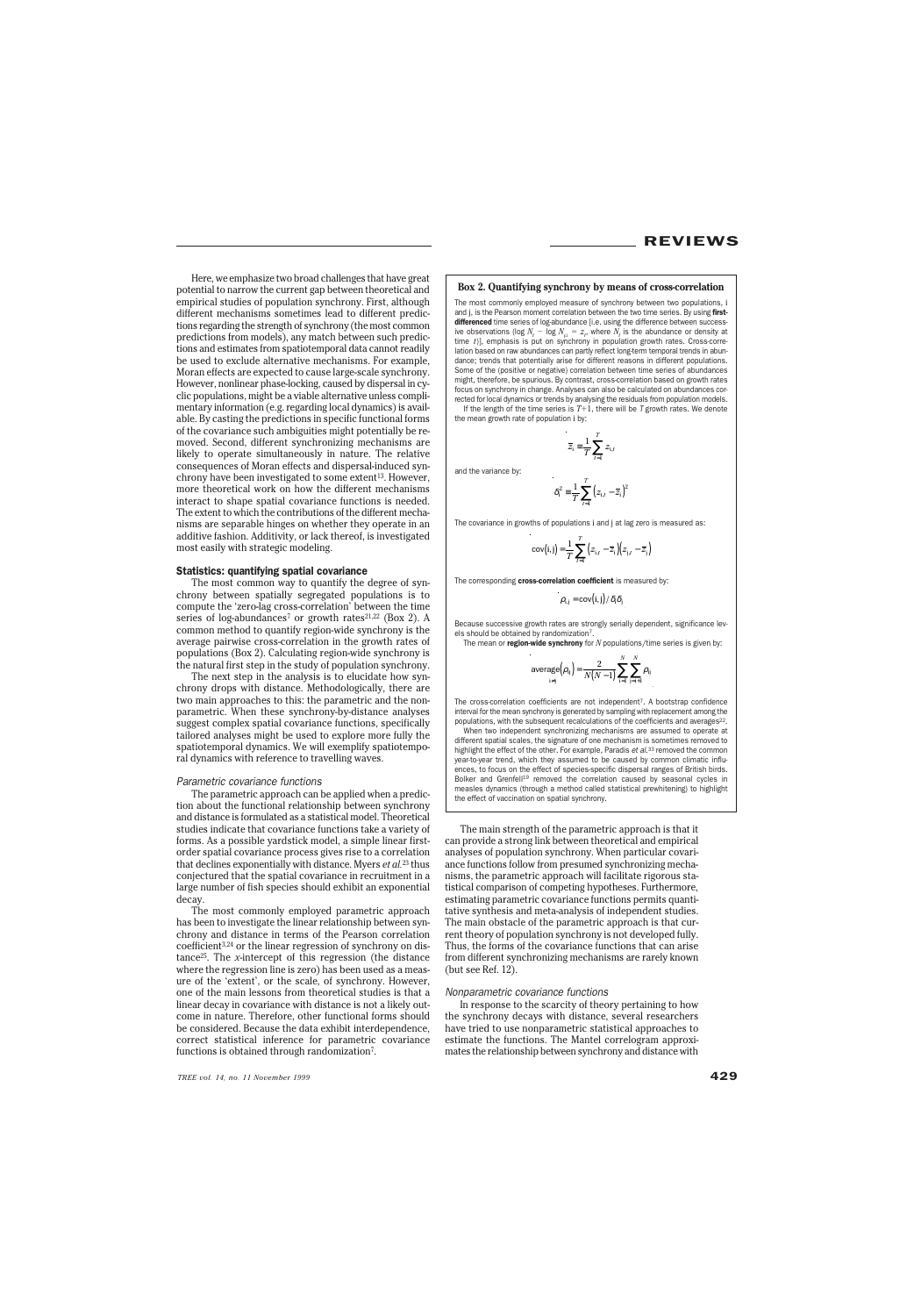# **Box 3. Estimating spatial covariance functions**

The distance,  $\delta_{ij}$ , between two populations, i and j, is usually measured by the geographic distance. However, sometimes the most appropriate distance is along riversystems or weighted according to how dispersal is impeded by different landscape features. The **Mantel correlogram**<sup>7</sup> decomposes the region-wide average synchrony (Box 2) by calculating a step function, obtained through local averaging around *k* focal spatial distances  $\{d_k; k = 1, ..., K\}$ . These distances are usually selected at constant increments from the smallest to the largest distance observed. Before the calculation of averages, the  $\delta_{ij}$ 's (as defined in Box 2) are centered to have zero average by subtracting the overall mean,  $\rho$ . The Mantel correlogram,  $C(d_k)$ , is defined as:

$$
C(d_k) = \text{mean}_k \Big( \rho_{ij} - \overline{\rho} \mid L_k < \delta_{ij} \le U_k \Big) \tag{1}
$$

where  $L_k$  and  $U_k$  signify the lower and upper tolerance limit around the  $k$  focal distances. The *x*-intercept of the Mantel correlogram measures the distance at which the synchrony is equal to the average synchrony, therefore, it is sometimes used as an estimate of the scale of local synchrony. Koenig's7 modified correlogram does not center the  $\rho_{ii}$ 's. The modified correlogram thus has zero synchrony as the reference line<sup>26</sup> (Fig. I).



Bjørnstad et al.<sup>22</sup> developed the spline correlogram as an adaptation of the nonparametric covariance function<sup>40</sup> (NCF). The spline correlogram provides a direct estimate of the covariance function itself. The nonparametric covariance function is calculated as:

$$
\bar{\rho}(\delta) = \frac{\sum_{i=1}^{N} \sum_{j=i+1}^{N} G(\delta_{ij} / h) \rho_{ij}}{\sum_{i=1}^{N} \sum_{j=i+1}^{N} G(\delta_{ij} / h)}
$$
(2)

where *G* is a kernel function with kernel bandwidth *h* (see Ref. 41 for an introduction to kernel estimation). A confidence envelope can be calculated using the bootstrap<sup>22</sup>. Bjørnstad et al.<sup>22</sup> use the centered version of the spline correlogram (i.e. replacing  $\rho_{ij}$  in Eqn 1 with  $\rho_{ij} - \bar{\rho}$  ).

The figure depicts the spatial covariance in 30 years of census data of the Japanese wood mouse (Apodemus speciosus) from Northern Hokkaido, Japan22. The covariance is quantified by Mantel (asterisks) and modified (filled circles) correlograms, and by the (noncentered) nonparametric covariance function (unbroken line) applied to the growth rate of 179 populations spanning an area of 150  $\times$  280 km. The two latter methods show that the spatial correlation asymptotes to a regionwide synchrony around 0.2. The Mantel correlogram shows that the regional level of synchrony is reached at a distance of around 25 km. The 95% bootstrap confidence envelope of the nonparametric covariance function is shown by the dashed lines. Figure reproduced, with permission, from Ref. 22.

a discontinuous step function (Box 3). Because precision is lost when using a step function, a more novel approach, the nonparametric covariance function (NCF; Box 3) might prove more powerful. The NCF estimates a continuous function tailored specifically to represent a covariance function. The Mantel correlogram does not provide a confidence region for the spatial covariance, and therefore cannot fully address the presence of statistical difference in synchrony between different geographic regions or different species. By contrast, bootstrap confidence envelopes can be erected for the NCF. An analysis of two sympatric species of Japanese rodents (the grey-sided vole, *Clethrionomys rufocanus*; the Japanese wood mouse, *Apodemus speciosus*) using the NCF, demonstrated that the pattern of spatial synchrony differed significantly between the two species $22$ .

The *x*-intercept of Mantel's correlogram represents the distance at which the synchrony is equal to the average synchrony for the entire sample of populations (Box 3). The correlogram has been used to distinguish between the extent of local synchrony (defined by the *x*-intercept) and region-wide average synchrony. For example, the extent of local synchrony among populations of bank voles (*Clethrionomys glareolus*) in southern Norway was inferred to be 30–40 km (Ref. 21). There are two snags to distinguishing local from regional synchrony. First, it assumes that the mechanisms causing local correlation are separable from those causing regional synchrony. Second, the region-wide average synchrony might depend on the extent of the study area. To circumvent this caveat of the Mantel correlogram, modified correlograms can be constructed that have zero synchrony as the reference line<sup>26</sup> (Box 3).

#### Travelling waves

Recent empirical studies have suggested second-order spatial covariance in spatially extensive survey data $24,27$ . Elston and coworkers $^{27,28}$  have developed a statistical method to uncover the signature of travelling waves and estimate the waves' speed and direction (Box 4). Analyses of the data from a set of cyclic field vole (*Microtus agrestis*) populations in Scotland have revealed a wave in abundance that moved at an average speed of approximately 20 km per year in an east-northeasterly direction<sup>27</sup> (Box 4). Certain viral diseases, such as rabies, also exhibit pronounced travelling waves<sup>29</sup>. Such data sets are prime candidates for future study.

## Study design and complementary information

Much of the data analyzed currently, stems from general surveys that were not designed to answer questions about population synchrony. More detailed considerations about spatial aspects of the sampling design, such as the size and shape of the study area (the sampling frame), and the spatial resolution and size of local sampling points (the grain), can improve studies of population synchrony. Sampling on too coarse a sampling grid could obscure local synchrony. When sampling small and very local populations, local sampling variance and demographic stochasticity might blur any existing covariance pattern further<sup>30</sup>. The sampling frame has bearings on several aspects of the estimated spatial covariance functions, because if it is too narrow compared with the scale of spatial variation, inference, with respect to spatial scaling, will be biased. For instance, the *x*-intercept of the Mantel correlogram, which measures the scale at which the synchrony is above the region-wide average (Box 3), will be a negatively biased estimate of the spatial correlation length if the size of the study area is too small. This effect is called the 'volume effect'31. A *post hoc* way to correct for designbased biases is to simulate data with known covariance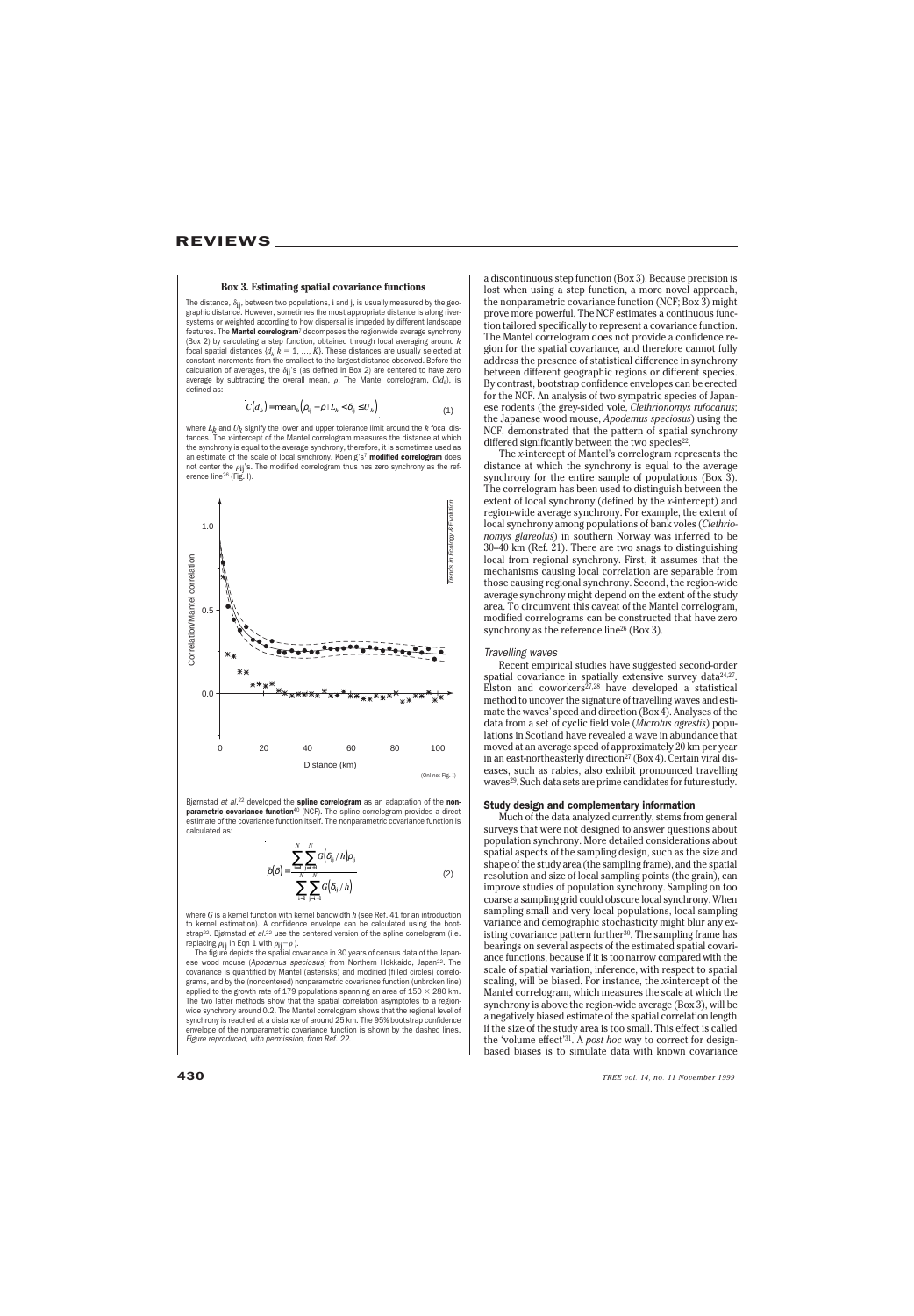patterns on the map of the study area<sup>22</sup>. In addition, temporal aspects of the frame and grain should also be considered, because the pattern of synchrony might fluctuate on a long-term scale7,32. As for all ecological studies, the sampling design should be planned carefully and be guided by previous knowledge about the focal system, including preliminary observations of population dynamics and species-specific characteristics such as dispersal ranges.

Population ecologists are ultimately interested in the mechanisms behind any observed pattern. Unfortunately, there are limitations to what inferences can be made about mechanisms of population synchrony from survey data. *Post hoc* theoretical modeling24 might serve to narrow the set of mechanisms to some trophic mechanism, but there are still several candidates. Complementary approaches are needed to understand population synchrony.

Comparative analyses of patterns of synchrony in species with different mobility have provided the main source of insight to the role of dispersal so far. In multispecies data sets of a diversity of insects<sup>25</sup> and birds<sup>33</sup>, local synchrony was most extensive in the most vagile species. However, the opposite was observed for two sympatric rodents<sup>22</sup>. Observational studies, eliminating certain synchronizing agents by design, are valuable; the Moran effect was concluded to be the

# **Box 4. Quantifying travelling waves**

Elston and co-workers<sup>27,28</sup> developed a modeling approach to estimate the speed, direction and statistical significance of travelling waves. (a) The wave can take different shapes but is assumed to travel as a parallel, unidirectional wavefront with a bearing  $\theta$  and a time invariant speed  $1/r$ . At any given time the abundance of populations located perpendicular to the wave front becomes progressively dissimilar with distance. This induces anisotropy in the spatial covariance. (b) The anisotropy is seen clearly in the data on cyclic field vole populations in Scotland<sup>27</sup>. The drop in cross-correlation is conspicuous in the direction perpendicular to the wavefront (72°N). (c) The correlation does not decline with distance parallel to the wave front (along a bearing of 162°N). Reproduced, with permission, from Ref. 27.



In the model used to estimate speed and bearing of the wave (Eqn 1), the dynamics of all populations are assumed to follow the same pattern of temporal fluctuations, *S*, but the timing depends on the population's spatial location (the *x*- and *y*-coordinate) along the direction of the wave. We denote this distance by *D*(*x*<sub>i</sub>, *y*<sub>i</sub>, θ). The local abundance *N<sub>i,t</sub>*, of population i at time *t* is thus modeled according to:

$$
\log N_{i,t} = u + S[t + rD(x_i, y_i, \theta)] + e_{i,t}
$$
 (1)

where *u* is the grand mean abundance and  $e_{i,t}$  are the residuals. To allow flexibility in the shape of the population fluctuations (and thereby also the shape of the travelling wave), *S*() is fitted as a smoothing spline in a generalized additive model<sup>41</sup>. The estimation of *r* and  $\theta$  is calculated using profile likelihood<sup>28</sup>. (Hilborn and Mangel<sup>42</sup> provide an introduction to profile likelihood methods.) As the error term  $e_i$ , is likely to be spatiotemporally correlated under this model, statistical significance is assessed through randomization tests<sup>28</sup>.

The wave speed is believed to change both in cyclic field vole data<sup>27</sup>, and in cyclic snow shoe hare data<sup>37</sup>. Recent extensions of the model allow for varying the speed,  $1/r$ , across time or cycle phase<sup>28</sup>.

likely mechanism synchronizing two island populations of Soay sheep (*Ovis aries*)<sup>34</sup>. In the more common situations where there are no, or incomplete, barriers to dispersal, the extent of the dispersal should be measured. Stacy *et al.*<sup>35</sup> used genetic markers and the lack of gene flow to dismiss dispersal as the synchronizing mechanism in boreal bank voles. In cases where dispersal is prevalent on a scale that can cause synchrony, inference is difficult. First, transfer rates between populations are inherently difficult to estimate<sup>36</sup>. Second, these estimated rates are usually subsequently implemented in models in the form of diffusion coefficients. Because such coefficients are scaled to time, care must be exerted in choosing appropriate time-scales. Third, simple models assume constant dispersal rates, whereas in reality these can vary with density and other ecological circumstances. For instance, lynx and coyotes (*Canis latrans*) adopt a nomadic lifestyle following crashes in snowshoe hares<sup>37</sup>. These changes in predator spatial behavior are likely to influence synchrony and dynamics in both prey and predator<sup>37</sup>.

The mechanisms behind large- and local-scale synchrony are interpreted most easily through studies of local demographic rates. Estimates of emigration and immigration rates of populations, as well as measures of mortality caused by putative synchronizing agents, will highlight their relative influences. Because of the large spatial scale of population synchrony in many species, it is often thought that experimental studies would be impossible to conduct. However, experimentation is a powerful tool for highlighting determinants of local demography. Exclosures and/or enclosures, large enough to include local populations, can be used strategically as complete or partial barriers against migration and the influx of trophic interactants. Such exclosure studies